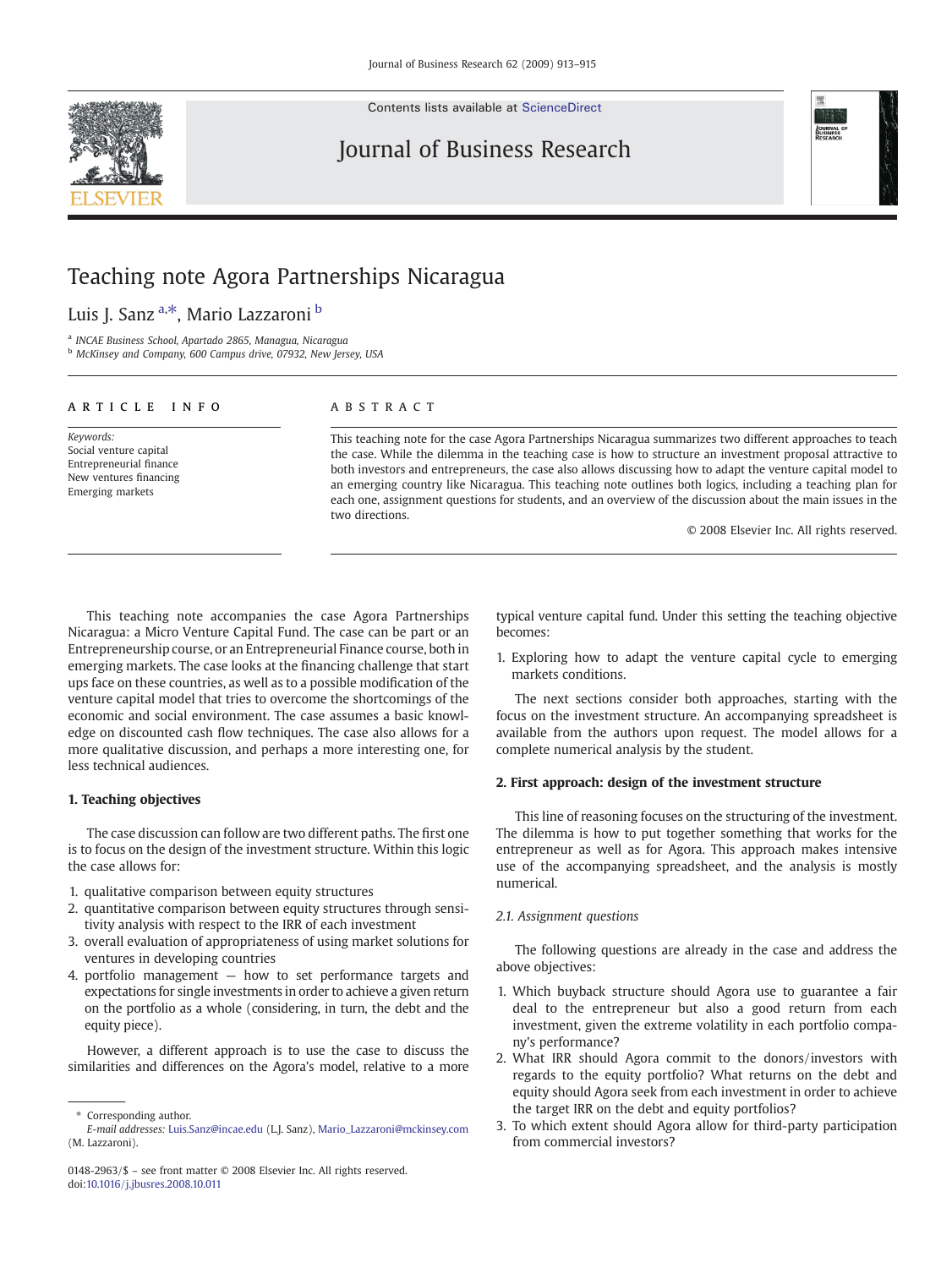#### Table 1

Teaching plan, focus on investment structure.

| Subject                                                             | Time     |
|---------------------------------------------------------------------|----------|
| 1) Introduction and overall description of Agora Partnerships model | $10$ min |
| 2) Quantitative analysis                                            | 40 min   |
| A) Description of cash flows for analysis                           | $10$ min |
| B) Description and discussion of the structure options              | $15$ min |
| C) Description and discussion of portfolio management               | $15$ min |
| 3) Description and discussion of third-party considerations         | $15$ min |
| 4) Closing                                                          | $15$ min |
| Session total                                                       | $80$ min |

### 2.2. Discussion

The discussion can start with the most generic terms, comparing the pros and cons of debt and equity in the context of small enterprises in Nicaragua. The fact that the IADB provides limitations as to how to supply the funds, forces Agora to invest in the enterprises partly through debt. The issue, then, is whether to make the remaining part of the investment in the form of debt, equity, or something in between.

The main issue with respect to debt vehicles, whether straight or convertible, is that they risk suffocating the enterprise in their growth phase. More flexible terms can mitigate this risk but, given the high volatility in the cash flows projections for the business, risk remains an important issue. While debt offers protection from the downside, Agora might have to charge an extremely high interest rate to the ventures in order to allow the portfolio to achieve a minimum return. The advantage of debt is that interests are tax deductible and that a fix schedule for repayment of interests and principal would instill a certain financial discipline in the entrepreneur. The other, more significant advantage is that a debt-like instrument would not present the issue of exiting the investment.

On the other hand, an equity investment would allow the enterprise to grow with less immediate financial obligations and would also allow Agora a more direct, legitimate control over the enterprise. The key issue remaining is the exit strategy. Given the size of businesses Agora invests in (too small to be on the radar screen of merger and acquisition active companies) and the significantly underdevelopment of capital markets in the country, the option of a future IPO or an acquisition are not even available, leaving a buyback as the main feasible alternative.

Afterwards, the discussion can transition to a quantitative analysis of the different options. The spreadsheet file contains three types of worksheets with a total of five worksheets:

- 1. "Deal structure comparison" is the starting point, which allows the students to compare the 3 deal structures under consideration on the basis of a sample company with financials that they will have to make up themselves.
- 2. "Category financials" is a descriptive sheet containing the key financials for 6 different performance categories that is sample portfolio companies corresponding each to a "different performances": "total failure–no repayments" to "major success–management buyout or sale to strategic".
- 3. Finally, "Option 1 portfolio performance," "Option 2 portfolio performance," and "Option 3 portfolio performance" show the behavior of the portfolios corresponding to each deal structure.

The model's structure follows the logical order for the analysis. The first spreadsheet allows the student to compare the IRRs according to each deal structure, keeping in mind that the model does not recognizes any value to eventual shares still owned in the company after 2015. The student can also look at the cash profiles, evaluating which option seems to be providing a more steady cash flow, and consequently, less sensitive to discrepancies between the expected and actual company performance.

Afterwards, the student should review the financials for each performance category, in the worksheet "Category financials," looking specifically at the repayment terms for both the equity and the debt financing. Once the student selects a deal structure on the basis of the previous work, he can now evaluate the portfolio's performance depending on the hypothesis about the probability distribution of the venture performances.

The session can come to an end with a qualitative analysis of the advantages and disadvantages of allowing third party investors. Overall, the more capital Agora could access, the faster they could invest in Nicaraguan businesses, and, in turn, increase investor credibility. However, more investors increase the possibility of different expectations. This conflict becomes more important due to the need to balance a developmental mission with financial sustainability.

At the heart of the last dilemma lies the main innovation in the Agora model: the combination of a (micro) venture capital fund with and non-for-profit that decreases the due diligence and administrative costs of the fund. Third party investors will free ride on the subsidies the non-for-profit provides, while they probably seek only attractive returns on investment. Investors' expectations can, in turn, push Agora to deliver more aggressive returns, jeopardizing the social mission of the non-for-profit.

On the other side, these investors will provide with additional funds, allowing Agora to expand the number and perhaps the quality of the investments. The presence of third party investors could also booster credibility and opens the door to potential exit strategies (in the cases when the third party investor is a strategic one). Students typically tend to ignore the potential conflict of interest. While for Agora that conflict is very important due to the initial fundraising efforts are targeting foundations, development agencies, and other non-for profit entities.

#### 2.3. Session plan

The following table provides a teaching plan for an 80 min session (Table 1).

#### 3. Second approach: adapting the venture capital model to emerging countries

Instead of looking at the investment structure, this approach focuses rather on a more qualitative discussion of the venture capital model and how well the model can perform on a country like Nicaragua. The authors recommend to hand the students the full version of the spreadsheet with the professor analysis, so they can devote their preparation time to the study of the Agora model.



Fig. 1. The investor's cycle.